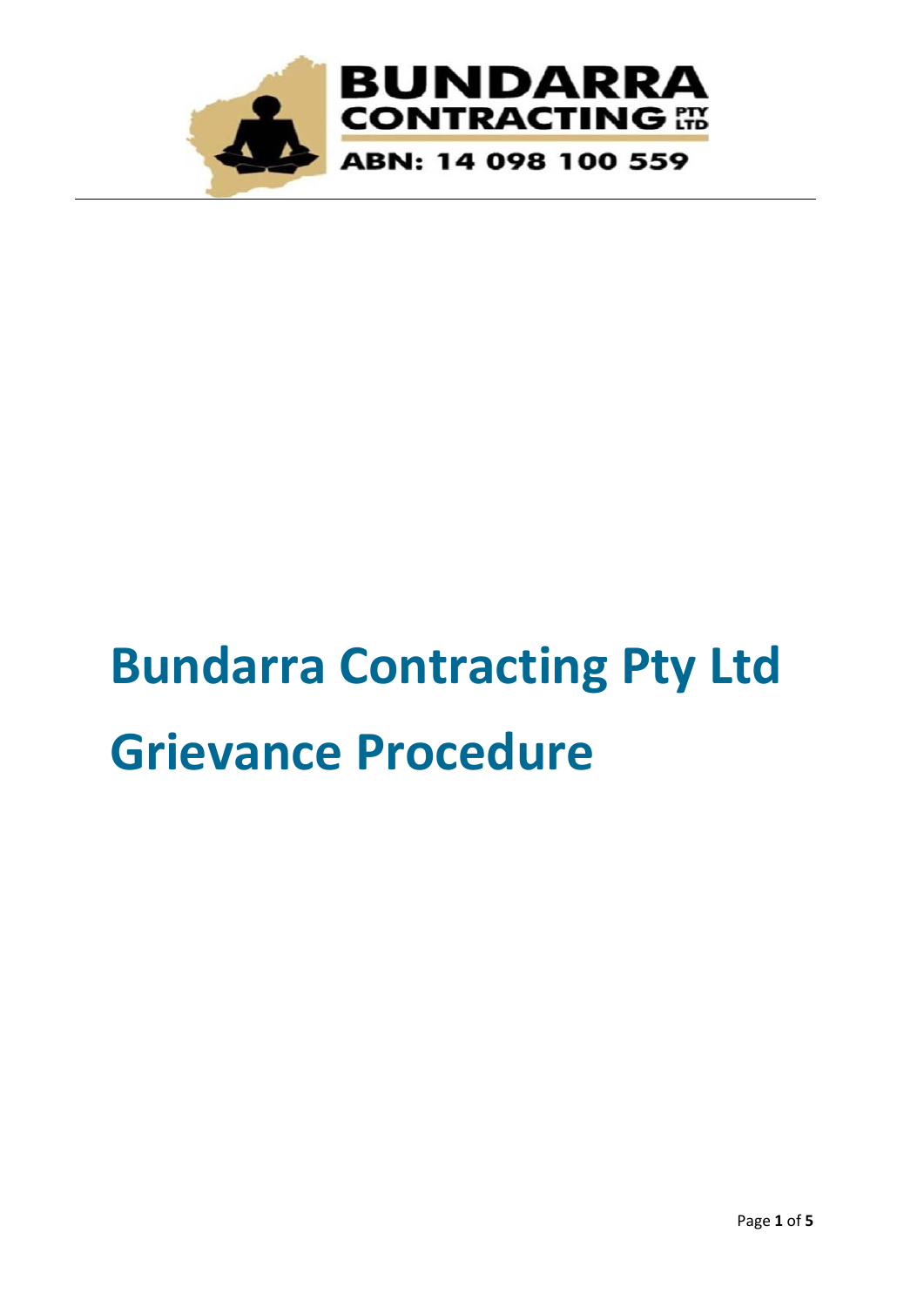

#### **HISTORY OF AMENDMENTS**

| <b>Version</b> | Date      | <b>Author</b>          | <b>Description of Change</b> |
|----------------|-----------|------------------------|------------------------------|
|                | 12/042017 | <b>Bundarra</b>        | <b>First Edition</b>         |
|                |           | <b>Contracting Pty</b> |                              |
|                |           | Ltd                    |                              |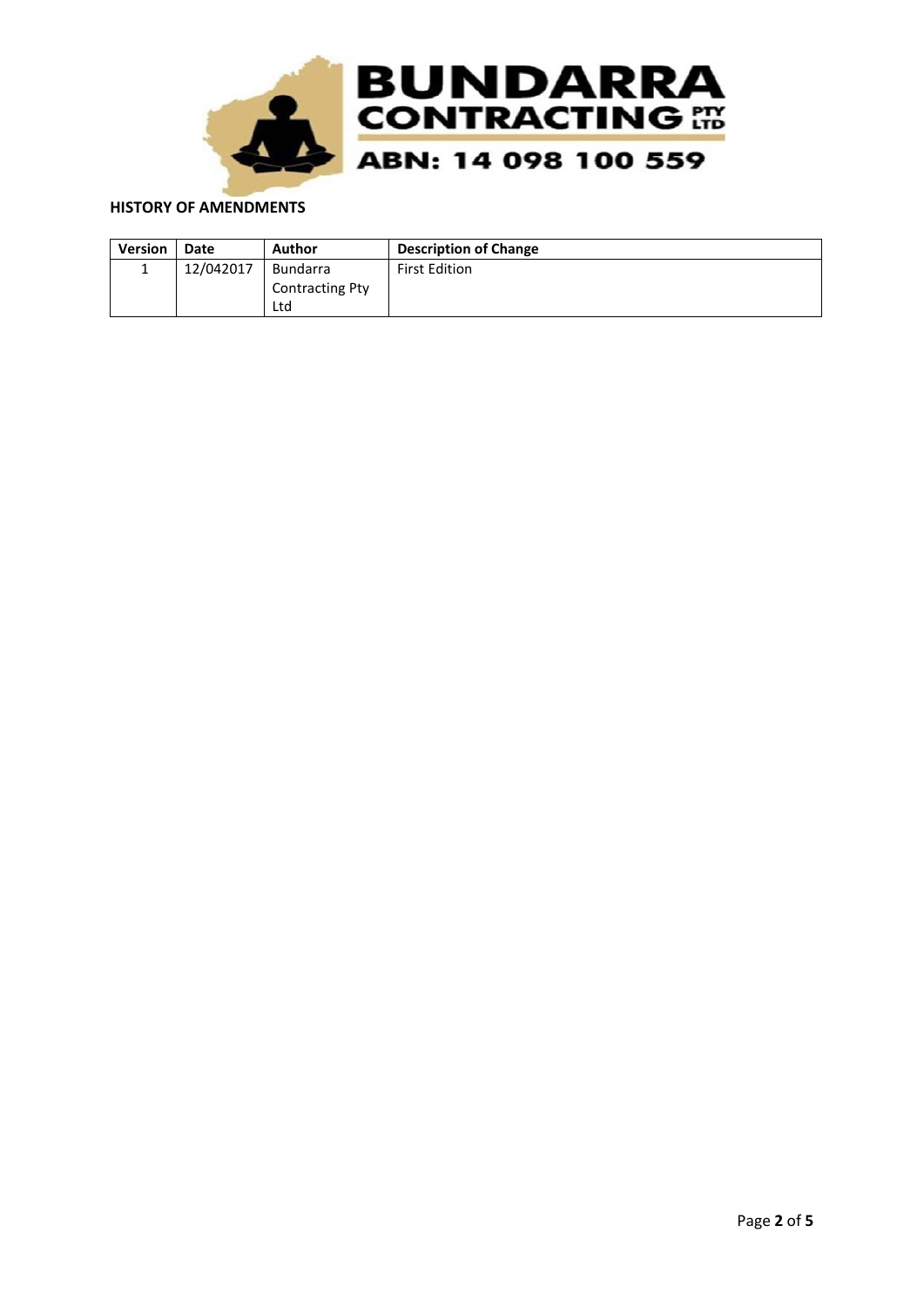

# **Grievance Procedure**

# **1. Purpose**

1.1 This workplace grievance procedure aims to achieve fair and consistent treatment in the handling of grievances or disputes in the workplace and provides a procedure to follow in the event that a grievance arises.

# **2. Scope**

- 1.2 This procedure applies to all Bundarra Contracting Pty Ltd (**Bundarra**) employees.
- 2.1 This policy is not incorporated into and does not form part of any employee's contract of employment. This policy also does not create any enforceable rights for employees.

# **3. What is a Grievance?**

- 3.1 A "grievance" is a problem, concern or complaint about work or the work environment. It may be an act, omission, situation or decision, which an employee believes to be unfair, unjustified, or contrary to Bundarra's workplace policies or procedures.
- 3.2 A grievance may relate to any aspect of employment, for example:
	- (a) Safety in the workplace;
	- (b) Transfer or promotion;
	- (c) Hours of work;
	- (d) Leave;
	- (e) Supervision;
	- (f) Performance appraisal; or
	- (g) Development or training.

# **4. Victimisation**

4.1 Appropriate disciplinary action may be taken against any employee who victimises or retaliates against another employee who has lodged a grievance in accordance with this procedure.

# **5. Confidentiality**

5.1 Bundarra will endeavour to maintain confidentiality as far as possible. However, it may be necessary to speak with other people in order to determine what happened, to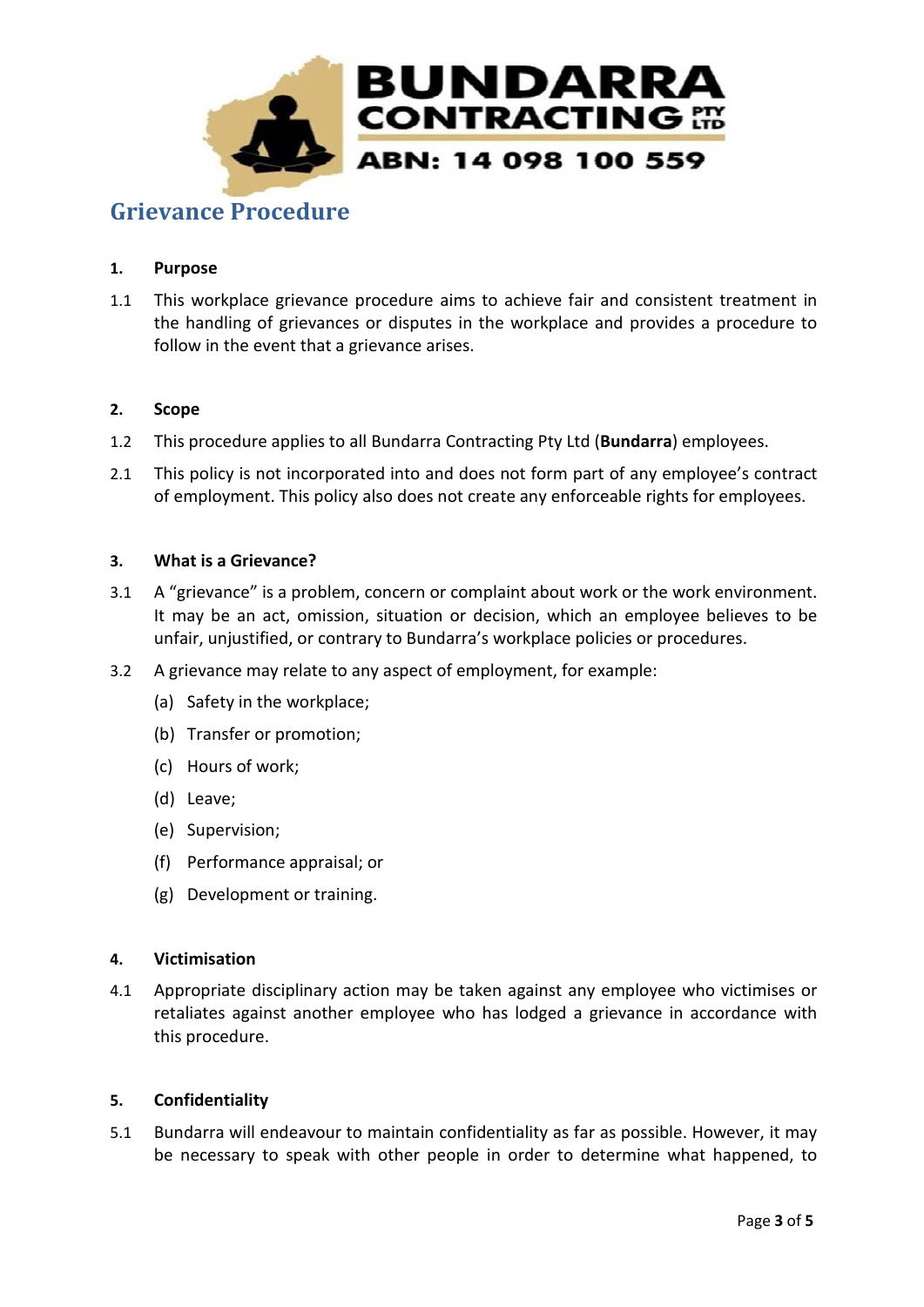

afford fairness to those against whom the grievance has been made and to resolve the complaint.

5.2 All people involved in the complaint must also maintain confidentiality, including the employee who lodges the complaint.

# **6. Grievance Procedure**

6.1 If an employee has a complaint relating to their employment, they are encouraged to follow the procedure below to try and resolve any grievance.

#### *Step One – Informal Process*

- 6.2 The Complainant should first try and resolve the grievance with the Respondent directly. Complainants are encouraged to take personal responsibility for their interactions with others, however there are times when it is necessary to pursue a more formal resolution of a specific situation.
- 6.3 This is not a compulsory step. If the Complainant does not feel comfortable confronting the Respondent, or the Respondent is confronted and the behaviour continues, the grievance should be escalated in accordance with step two.

# *Step Two – Escalation*

- 6.4 If the Complainant's grievance remains unresolved, the Complainant should talk to their supervisor.
- 6.5 The supervisor will determine whether they are the appropriate person to deal with the complaint. The supervisor (or the appropriate person) may then work through the complaint with the Complainant.
- 6.6 If there is a conflict of interest with the supervisor over the incident, the Complainant can go straight the person who is the next level up from the supervisor.
- 6.7 The supervisor (or the appropriate person) may determine the appropriate way to respond to the grievance, which may include the formal resolution process, outlined in step three below.

#### *Step Three – Formal Process*

- 6.8 The Complainant must document their complaint in writing and give it to their supervisor (or, if appropriate, the person who is the next level up from their supervisor).
- 6.9 Bundarra will then determine the appropriate course of action, this may include, but is not limited to a review, investigation or mediation of the grievance. Bundarra may, in